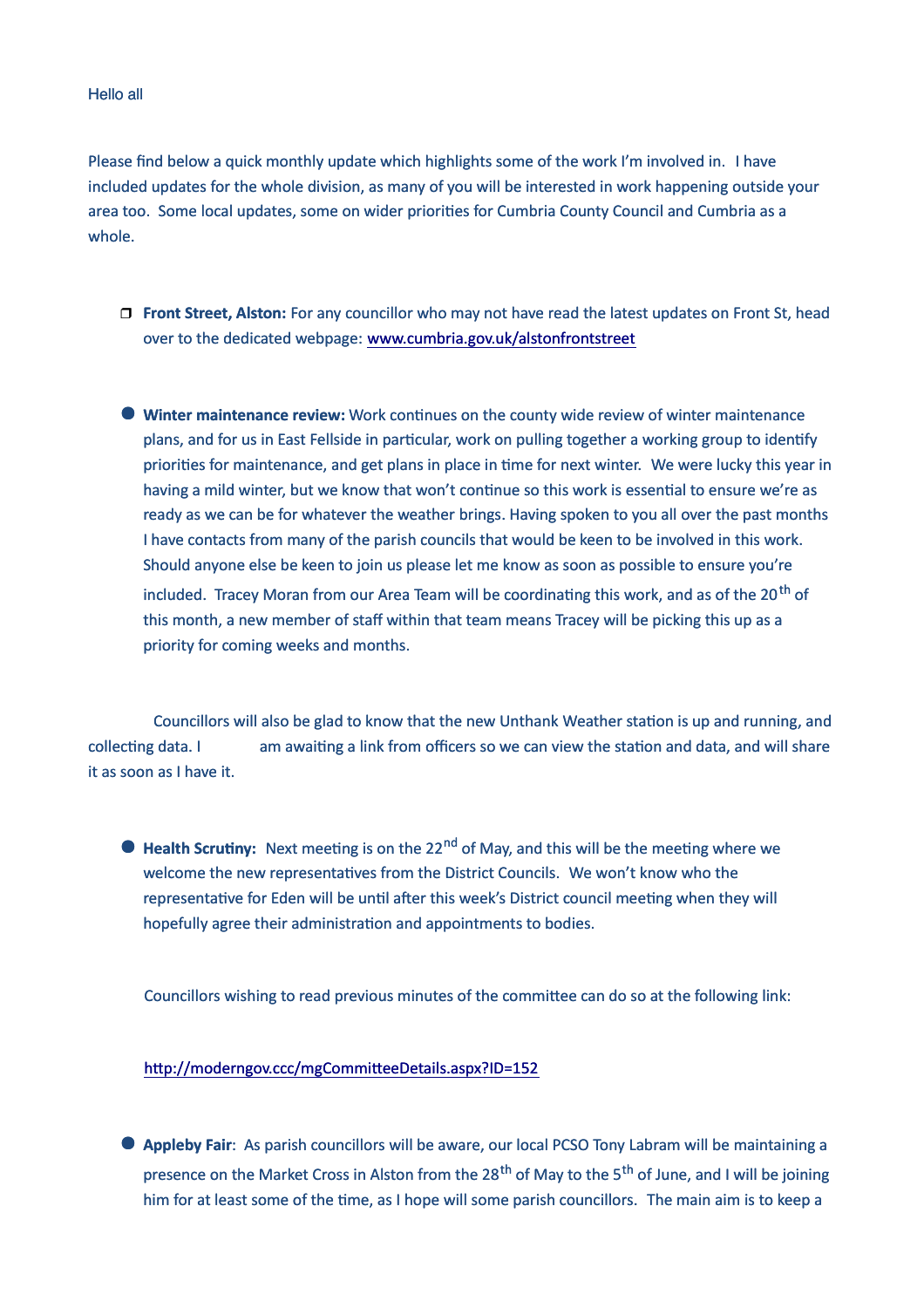visible presence, and hopefully be able to ensure a smooth journey for those travelling to the fair and for the communities through which folk are travelling.

For areas outside Alston Moor, I would also invite councillors across the division with any concerns to contact both Tony and myself in the first instance so we can ensure they're addressed promptly.

- **Pidgeon netting on Market Cross:** I have made officers aware of the fact that the netting on the Market Cross has been damaged recently, and have asked for an update on when the permanent metal mesh replacement is due to be put in place. If councillors recall, this will be a small gauge metal mesh, suitably coloured to ensure it is as invisible as possible, and CCC have worked with conservation officers to ensure it meets requirements for a listed monument. V I will update councillors as soon as I hear from the lead officer.
- $\bullet$  **Highways England Dualling of the A66 consultation:**

Highways England is starting a public consultation on the high level options for the full dualling of the A66 between Scotch Corner and Penrith. The attached flyer contains information on the consultation and proposed drop in events.

**Careers in nursing, press release from NHS in Cumbria:**

**Celebrating Nursing: Cumbria has excellent opportunities to train as a nurse** 

This International Nurses' Day the NHS in Cumbria is shining a spotlight on the many different ways people can train to become a nurse in Cumbria.

12<sup>th</sup> May marks an annual celebration of the contributions that nurses make to society. Cumbria Partnership NHS Foundation Trust (CPFT) and North Cumbria University Hospitals NHS Trust (NCUH) are using this celebration to highlight the growing number of local routes into nursing.

Gill Long, head of nursing for clinical education at NCUH, explained: "There are more opportunities for trainee nurses in Cumbria than ever before. This has allowed us to keep more local talent in the area, give our staff the recognition they deserve and help them to reach their potential. It's fantastic to see so many doors opened by the apprenticeships we now support, especially for staff who, for personal reasons, were not able to take the traditional university route."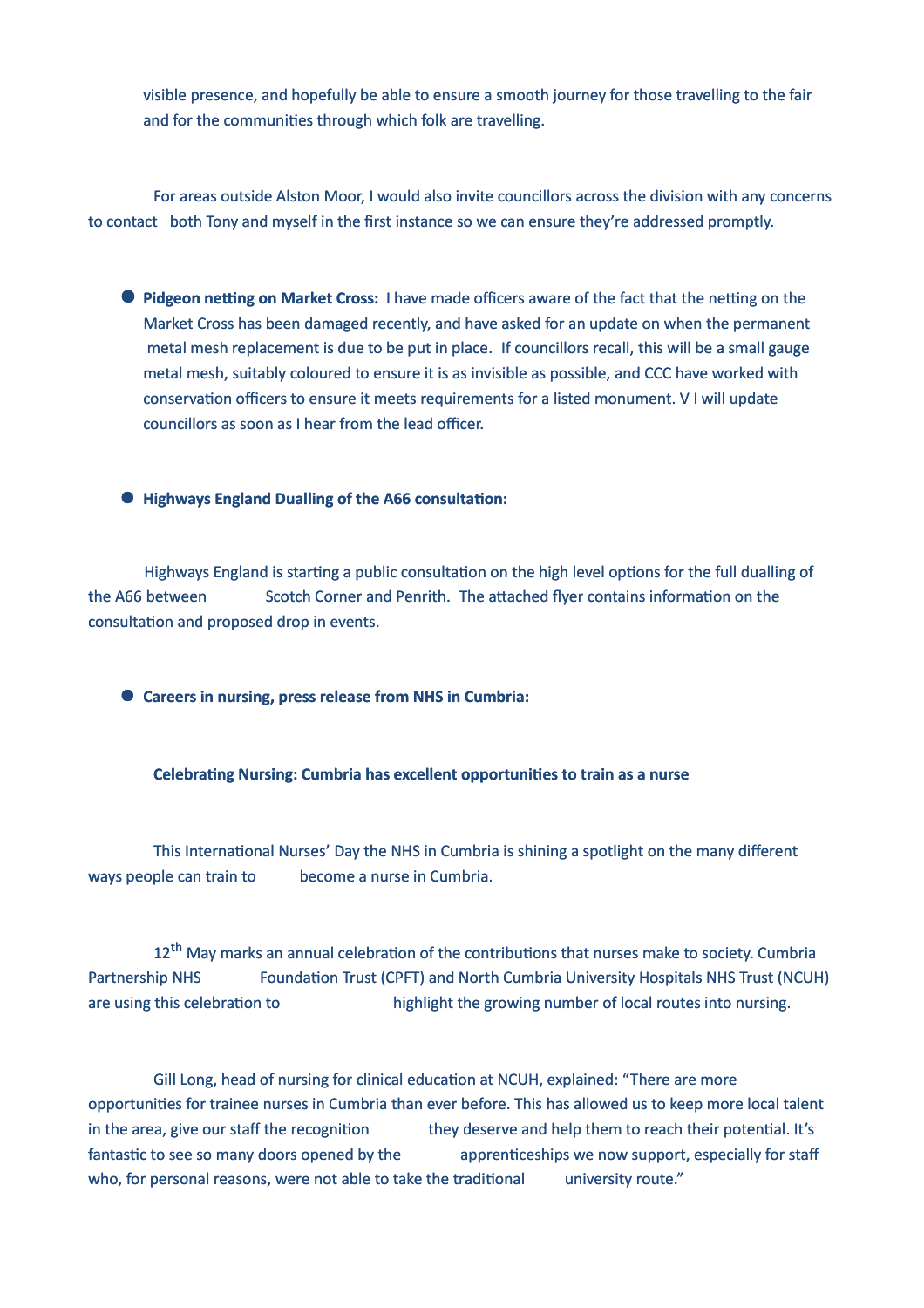How can you become a nurse in Cumbria?

- $\Box$  Cadets: Level 3 college course with placements. After two years cadets will have the qualifications, skills and experience needed to begin work as a health care assistant or to continue their nursing journey.
- $\Box$  Nursing associate apprenticeship: two year programme open to staff from CPFT and NCUH to bridge the gap between health care assistants and registered nurses.
- $\Box$  Nursing degree apprenticeships: apprenticeship route to a nursing degree open to CPFT and NCUH staff.
- $\Box$  University degree: traditional route into nursing, three year university programme with placements.

When discussing why she chose an apprenticeship Louise Chapman, nursing associate apprentice at CPFT, said: "I feel an apprenticeship is an excellent way of learning for anyone. You get to learn on the job skills and you still get paid, this was the only way I could progress."

Newly qualified nurses, those returning to the profession or new to the organisation complete a robust 12 month preceptorship period to ensure a safe and supportive transition into their role. It enables staff to take on more responsibility as they develop more skills.

A nursing career pathway tool has been developed by Cumbria Partnership NHS Foundation Trust and North Cumbria University Hospitals NHS Trust to show the different opportunities available to staff. Available at: https://staff.cumbria.nhs.uk/download\_file/view/1930/2096

The above press release was sent on behalf of Cumbria Partnership NHS Foundation Trust (CPFT) and North Cumbria University Hospitals NHS Trust (NCUHT)

………………………………………………………………………………………..

This week I will be attending the following parish council meetings:

Monday 13 Hunsonby

Tuesday 14, Kirkoswald